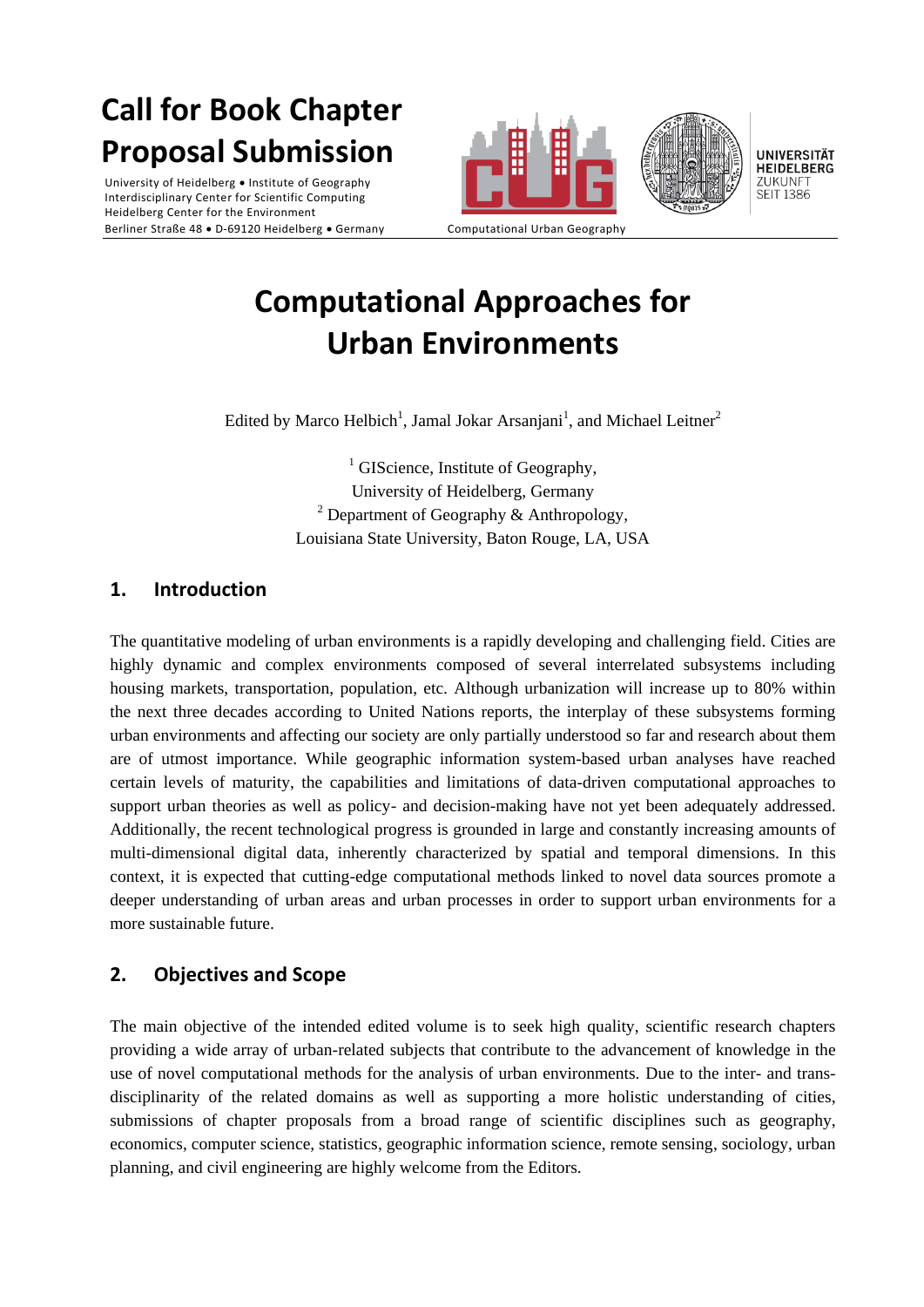

The edited book is scheduled to be published by *Springer* in its popular "*Geotechnologies and the Environment*" series, edited by Jay D. Gatrell and Ryan R. Jensen. For more detailed information about this series, we refer to the Springer webpage, accessible via the following link [http://www.springer.com/series/8088.](http://www.springer.com/series/8088)

This book will cover *several aspects* of urban-related topics including the following fields of application:

- Population and social dynamics
- Urban transportation
- Housing and real estate
- Urban dynamics and growth
- Land use planning
- Crime and law enforcement
- Health
- Service planning
- $\ddotsc$

The major prerequisite is that manuscripts should be based on *cutting-edge computational approaches*, including, but not limited to:

- Machine learning
- Neurocomputing
- Evolutionary computing
- Geosimulation and agent-based modeling
- Optimization
- Spatio-temporal modeling
- Regionalization
- Visual analytics
- Fuzzy logic
- …

Additionally, of particular interest are chapters dedicated to innovative *data sources* to enrich urban analysis. Topics of interest include but are not limited to:

- Cell phone data
- Volunteered / Contributed geographic information
- Social networks (e.g., Twitter, Flickr)
- Humans as sensors and collaborative sensing
- ….

### **3. Submission and Important Dates**

All chapter proposals will be evaluated by a committee of experts before author(s) are being invited to submit the full book chapter. Chapters must not have been published elsewhere. Unpublished conference presentations are acceptable. Published conference presentations (e.g., in a proceedings volume) may be acceptable if the full copyright can be transferred.

Submission procedure for chapter proposals:

- Length: 1-3 pages
- Format: Microsoft Word or Adobe PDF
- Figures/Tables: Must be legible  $\langle$  < 300 dpi are accepted at this stage)

Important dates:

- April 8, 2013: First solicitation of chapter proposal submission
- May 30, 2013: Chapter proposal submission deadline
- June 10, 2013 Notification of chapter acceptance (rejection) and invitation to submit the full book chapter
- November 1, 2013: Final chapter submission deadline